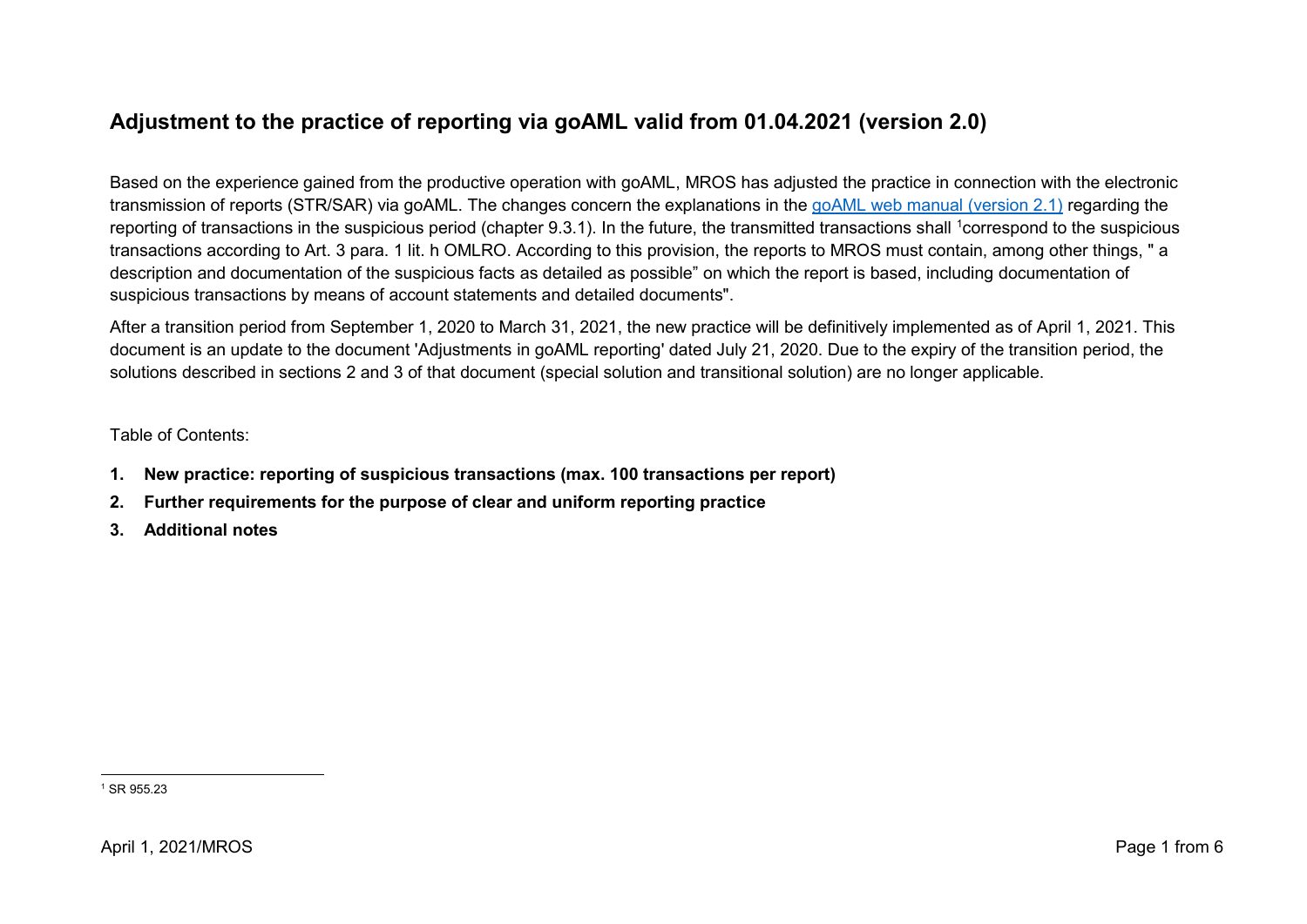### <span id="page-1-0"></span>**1. New practice: reporting of suspicious transactions (max. 100 transactions per report)**

These are the specifications for the new practice:

- Only suspicious transactions (STR); max. 100 transactions per report (via XML upload or as manually entered report).
- <sup>2</sup>Securities transactions are to be transmitted in XML format or optionally in an Excel spreadsheet. For the recording in XML format, the additional information provided by MROS for the recording of corresponding transactions must be taken into account.
- Account and securities statements in PDF for all transactions in the suspicious period are sent as an attachment to the report.
- MROS reserves the right to request detailed information on transactions based on Art. 11a para. 1 and 3 AMLA<sup>3</sup>. The financial intermediary submits this information by means of an AIFT report (or as a standard <sup>4</sup>Excel file).

Please take into account that all relevant persons and accounts are recorded in the system (not only in the narrative). If, for example, several business relations are reported, several transactions or a MultiParty Dummy Transaction<sup>5</sup> must be entered in the system so that each contracting party and each account of the reported business relations not only appears in the narrative, but is also transmitted to MROS as a person, company or account.

 <sup>2</sup> Purchase/sale of securities; corporate action/dividends/fees; deposits and withdrawals of securities held in custody accounts

<sup>&</sup>lt;sup>3</sup> SR 955.0

<sup>4</sup> This refers to the Excel template provided by MROS

<sup>5</sup> See goAML web manual (version 2.1) chapter 9.4.2.2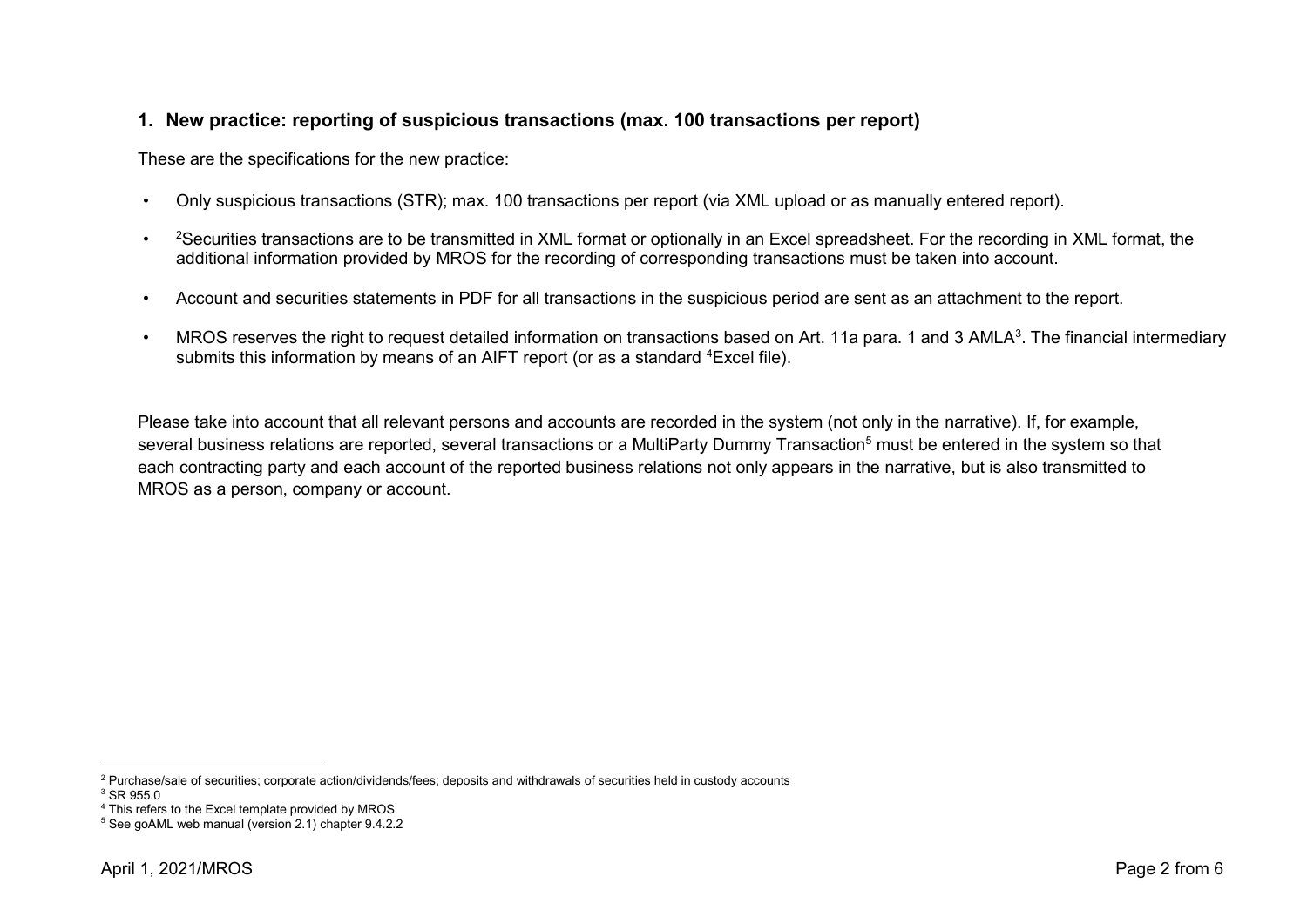## <span id="page-2-0"></span>**2. Further requirements for the purpose of clear and uniform reporting practice**

#### **Business relations**

If more than one business relation is reported in one report (SAR or STR), a list of the individual contractual partners including the client number must be entered in the 'Reason for Suspicion' field. Text (example): We hereby report the following five business relations: (listing).

In the case of reports of suspected money mules, one report per money mule must be submitted, even if the facts are the same or similar.

#### **Attachments**

This is a clarification of the goAML [web manual \(version 2.1\)](https://www.fedpol.admin.ch/dam/fedpol/en/data/kriminalitaet/geldwaescherei/aml/goaml-web-manual-e.pdf.download.pdf/goaml-web-manual-e.pdf) chapter 9.6 notes 1 and 2. As already explained in the manual, the documents must be created in the defined formats and in principle the character recognition system OCR must be used (see note 1).

In addition to note 2, based on the findings of the reports received to date, group the records into the following documents (or folders), if possible:

- Opening documents (+ client base number if several business relations)
- Balance sheet (+ client base number if several business relations)
- Account statements (+ account number / client base number)
- Detailed documents (+ account number / client base number)
- Media reports
- Clarifications
- KYC files (+ client base number if several business relations)
- Edition order (if available / trigger)
- Other elements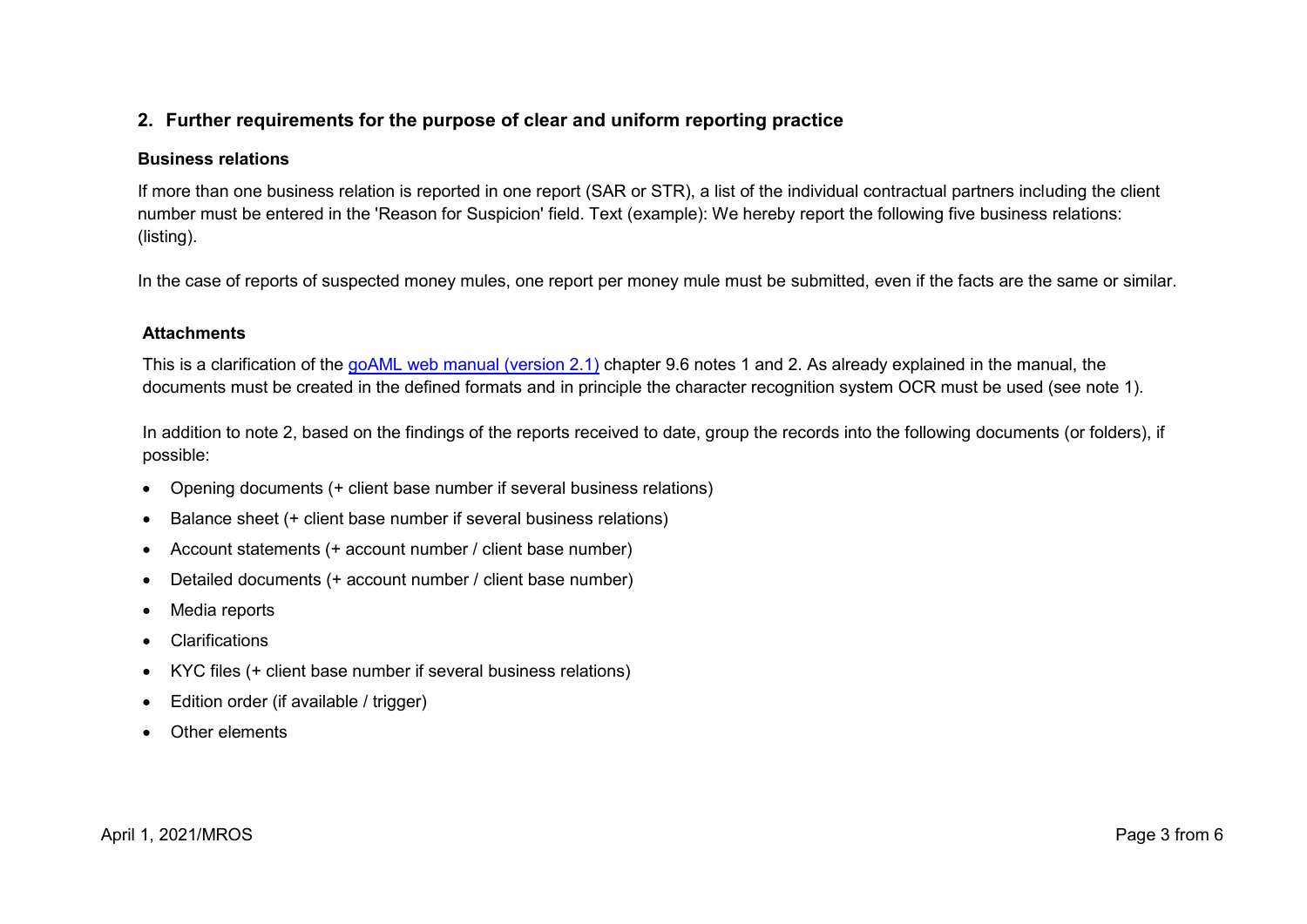This grouping increases clarity and avoids the transmission of 100 or more documents for more extensive reports with multiple business relations.

We also ask that you do not submit a reporting form attached to the electronic report (SAR or STR).

### <span id="page-3-0"></span>**3. Additional notes**

#### **Balance sheet**

A statement of assets and liabilities in PDF must be submitted for each business relation. It must be ensured that all accounts and securities accounts are listed. In addition, the account balance of the reported accounts should match the account balance according to the statement of assets and liabilities.

If only one account and not the entire business relation is reported, an account statement showing the current balance is sufficient.

#### **MultiParty functionality**

The functionality is mandatory according to [goAML web manual \(version 2.1\)](https://www.fedpol.admin.ch/dam/fedpol/en/data/kriminalitaet/geldwaescherei/aml/goaml-web-manual-e.pdf.download.pdf/goaml-web-manual-e.pdf) chapter 9.4.2.2. This serves in particular to record additional (relevant) legal entities and/or natural persons involved in the report as well as accounts, trust structures and alias identities/pseudonyms. If the preparation of the data to be reported is fully automated at a financial intermediary via XML and the recording of a corresponding transaction is not provided for, an AIFT message can additionally be recorded manually in the web portal and transmitted with reference to the original report without further comments. The solution via this dummy transaction (MultiParty Dummy), which always shows the amount CHF 0.00, is necessary because the logic of goAML is based on transactions and not on business relations and persons/companies.

#### **Elements pursuant to Art. 3 para. 1 lit. h OMLRO**

If details of transactions cannot be mapped in XML, a standard Excel file with the transactions can be transmitted after consultation with MROS. If this is also not possible, detailed documents with at least the recipient bank / sender bank and an individually assignable element (name/account number/reference number, etc.) must be transmitted. In the case of several transactions with identical counterparties, one detailed document is sufficient as an example.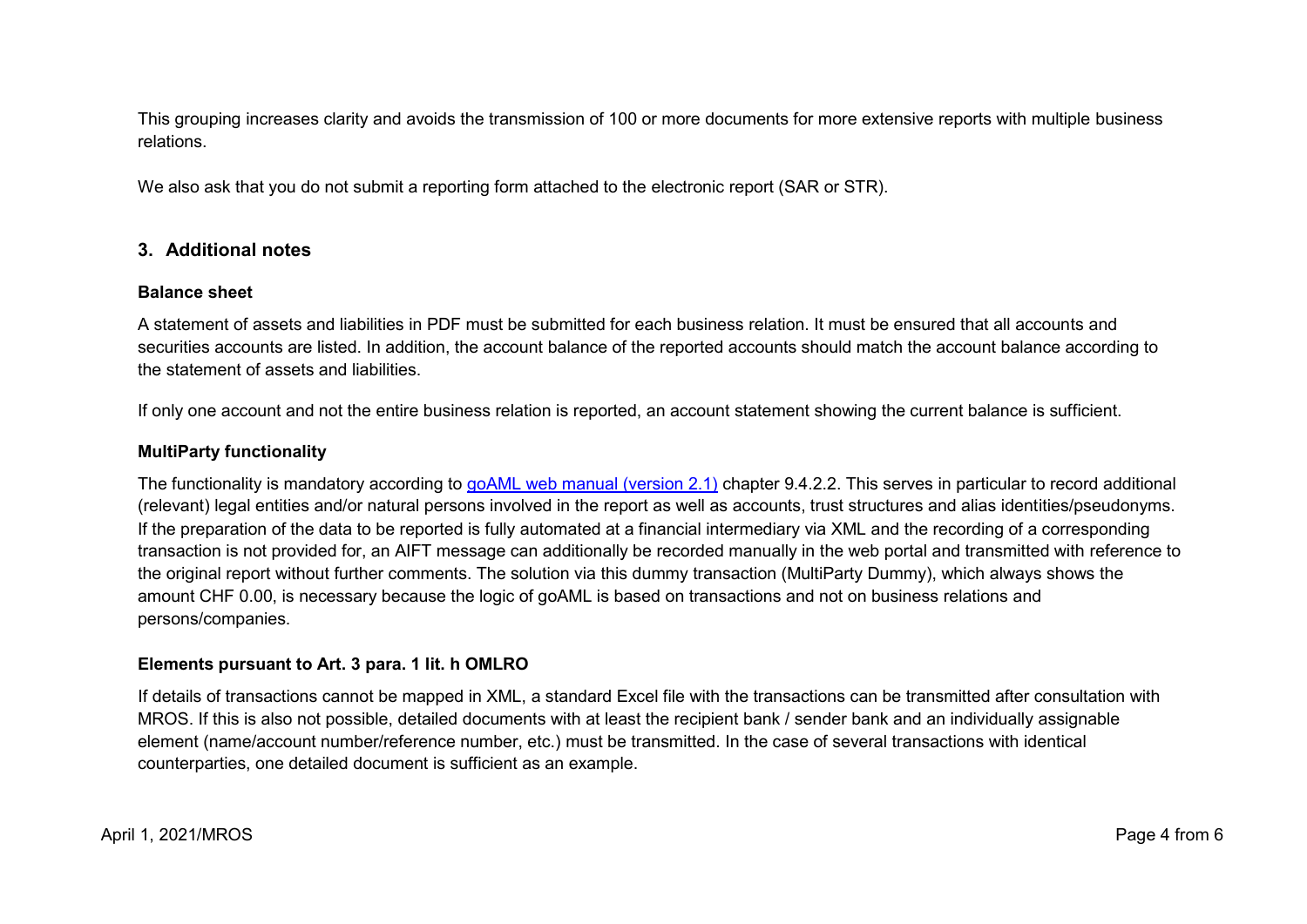#### **Suspicious transactions (electronic) vs. transactions in the suspicious period (PDF)**

The aim of the reporting obligation under Art. 9 AMLA is to not only trace and confiscate incriminated funds. Rather, the documentary basis (paper trail) should be created and information provided (reporting obligation) so that the persons responsible for money laundering can be identified and prosecuted (BBl 1996 III 1101, 1116).

To ensure that this purpose can be fulfilled, Art. 3 AMLA regulates the minimum content of a SAR. This list is not exhaustive.

#### Suspicious transactions (electronic)

As stated in Art. 3 lit. h of the OMLRO, suspicious circumstances, including suspicious transactions, must be presented and documented as precisely as possible. If suspicious transactions are involved, detailed information on them is required. In addition, the results of the investigations carried out in accordance with Art. 6 AMLA (in conjunction with Art. 15 and 16 OML-FINMA) must be presented and documented (Art. 3 para. 1 lit. h OMLRO). Accordingly, any details of transactions that were part of the financial intermediary's investigations must also be submitted here so that MROS can confirm receipt of the report and the time limit according to Art. 23 para. 5 AMLA begins to run (Art. 4 para. 1 OMLRO).

#### Transactions in the suspicious period (PDF format)

MROS's clarifications allow it to request additional information from financial intermediaries on transactions during the suspicious period, based on Art. 11a AMLA in conjunction with Art. 16 a OMLRO. Art. 16 lit. a AMLA.

For practical and efficiency reasons, the submission of account and securities statements for all transactions in the suspicious period can save many inquiries based on Art. 11a AMLA and their responses for both MROS and the financial intermediaries. In our opinion, this means less effort for both sides.

Therefore, MROS strives to provide for this accordingly in practice.